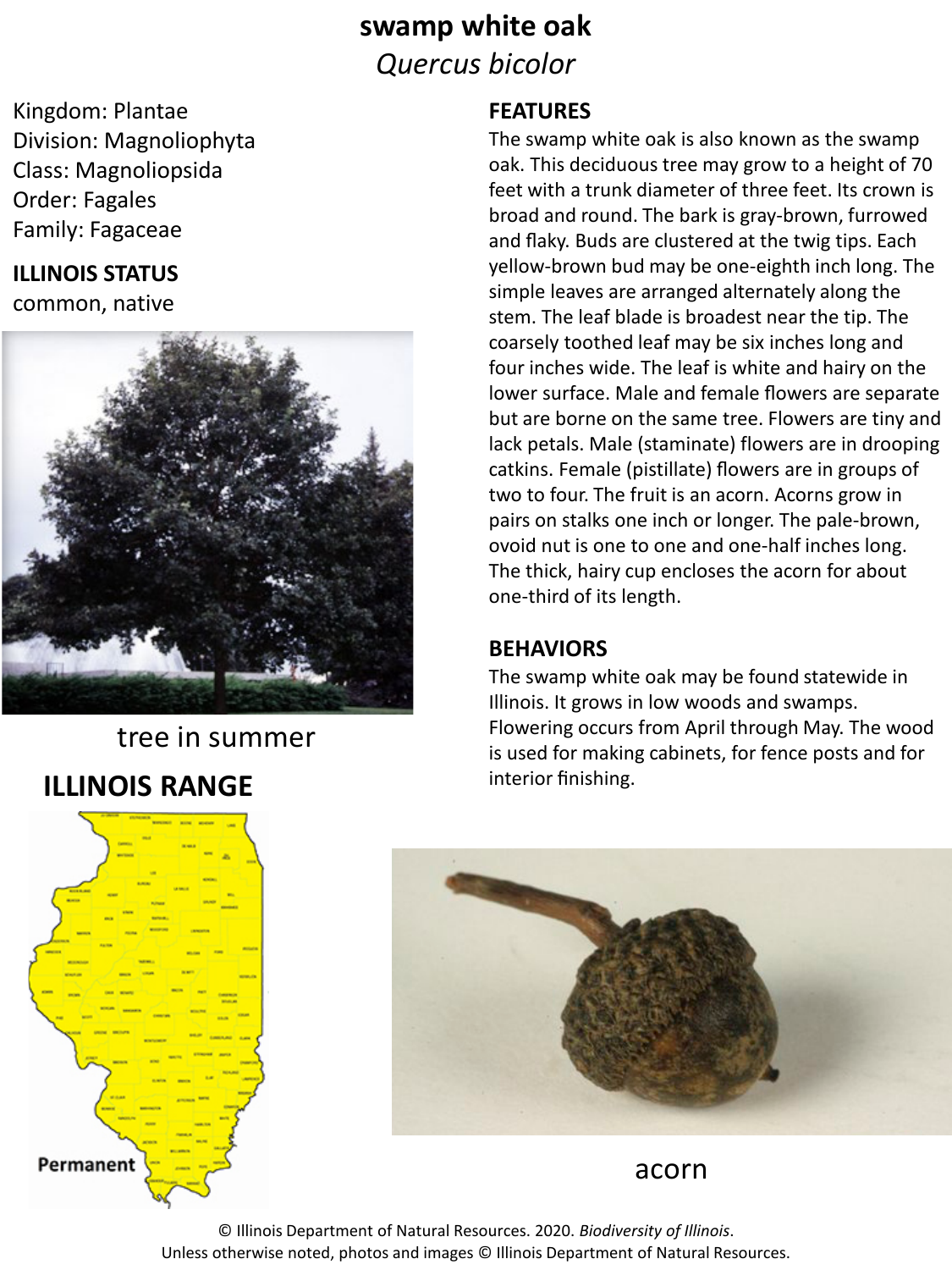

© Illinois Department of Natural Resources. 2020. *Biodiversity of Illinois*. Unless otherwise noted, photos and images © Illinois Department of Natural Resources.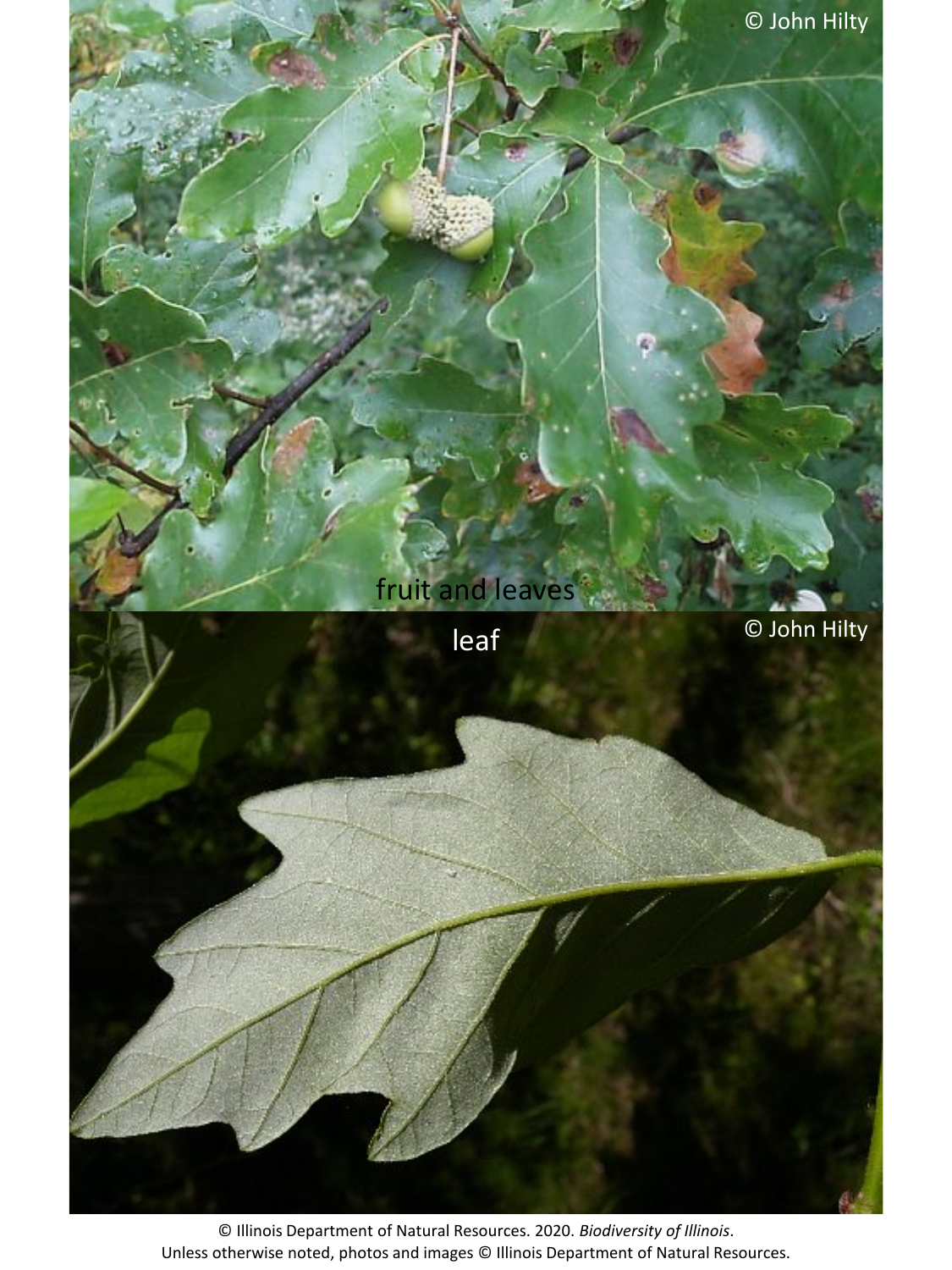

© Illinois Department of Natural Resources. 2020. *Biodiversity of Illinois*. Unless otherwise noted, photos and images © Illinois Department of Natural Resources.